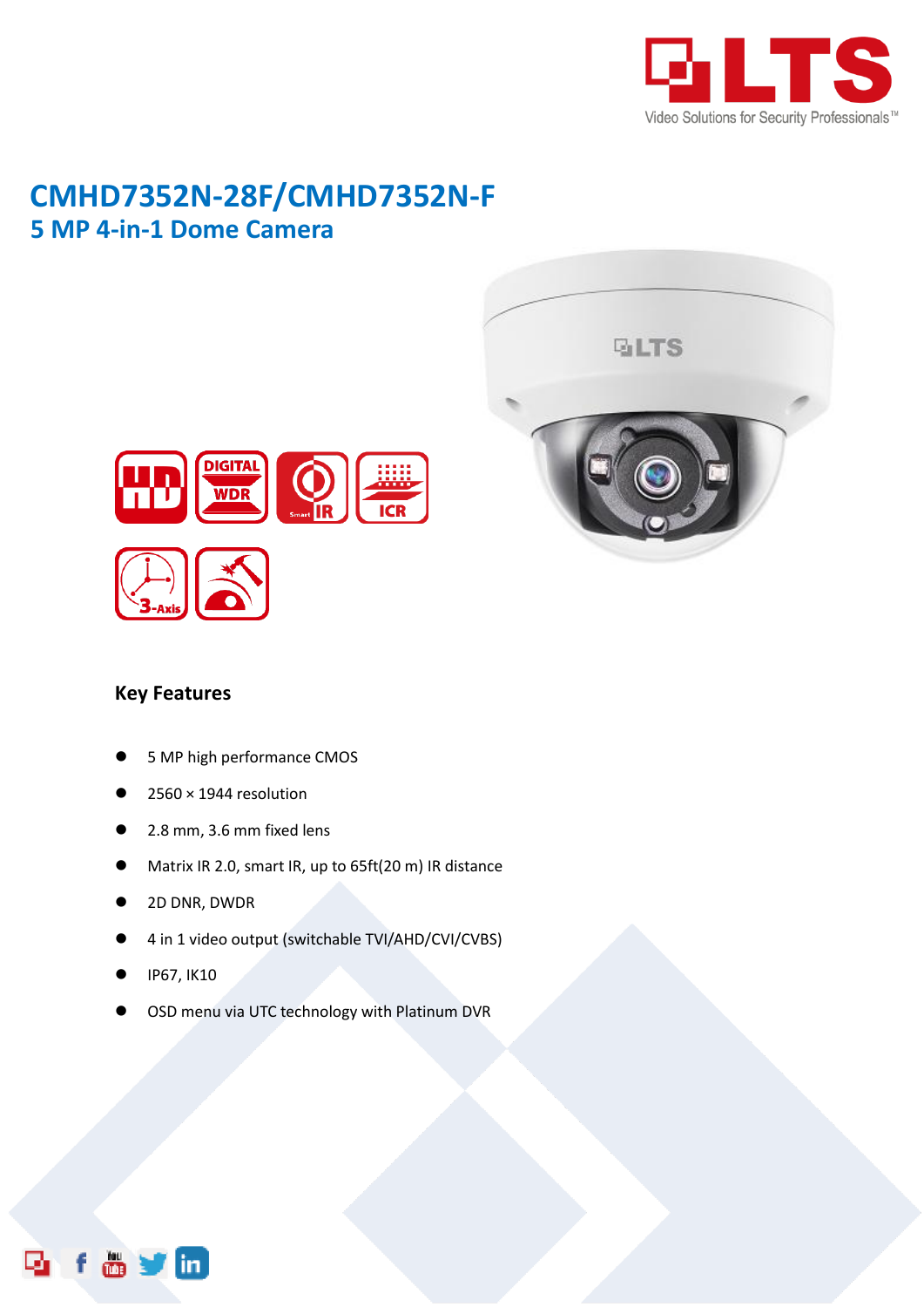

| Camera                            |                                                                                       |
|-----------------------------------|---------------------------------------------------------------------------------------|
| Image Sensor                      | 5 MP CMOS image sensor                                                                |
| Resolution                        | 2560 (H) × 1944 (V)                                                                   |
| Min. Illumination                 | Color: 0.01 Lux @ (F1.2, AGC ON), 0 Lux with IR                                       |
| <b>Shutter Time</b>               | PAL: 1/25 s to 1/50, 000 s<br>NTSC: 1/30 s to 1/50, 000 s                             |
| Lens                              | 2.8 mm, 3.6 mm fixed lens                                                             |
| Horizontal Field of View          | 85.5° (2.8 mm), 80.1° (3.6 mm)                                                        |
| Lens Mount                        | M12                                                                                   |
| Day & Night                       | IR cut filter                                                                         |
| Angle Adjustment                  | Pan: 0° to 355°; Tilt: 0° to 75°; Rotate: 0° to 355°                                  |
| Synchronization                   | Internal synchronization                                                              |
| Frame Rate                        | PAL: 5 MP@20fps, 4 MP@25fps, 1080p@25fps<br>NTSC: 5 MP@20fps, 4 MP@30fps, 1080p@30fps |
| <b>Menu</b>                       |                                                                                       |
| AGC                               | Support                                                                               |
| D/N Mode                          | Auto/Color/BW (Black and White)                                                       |
| <b>White Balance</b>              | ATW/MWB                                                                               |
| <b>BLC</b>                        | Support                                                                               |
| DWDR (Digital Wide Dynamic Range) | Support                                                                               |
| Language                          | English                                                                               |
| Functions                         | Brightness, Sharpness, DNR, Mirror, Smart IR                                          |
| <b>Interface</b>                  |                                                                                       |
| Video Output                      | 1 HD analog output                                                                    |
| Switch Button                     | TVI/AHD/CVI/CVBS                                                                      |
| <b>General</b>                    |                                                                                       |
| <b>Operating Conditions</b>       | -40 °C to 60 °C (-40 °F to 140 °F), humidity: 90% or less (non-condensation)          |
| Power Supply                      | 12 VDC ±25%                                                                           |
| Power Consumption                 | Max. 4.3 W                                                                            |
| <b>Protection Level</b>           | IP67, IK10                                                                            |
| Material                          | Metal                                                                                 |
| IR Range                          | Up to 65ft(20 m)                                                                      |
| Communication                     | Up the coax, TVI output                                                               |
| Dimensions                        | $\emptyset$ 111 mm × 82.4 mm ( $\emptyset$ 4.4" × 3.2")                               |
| Weight                            | Approx. 350 g (0.77 lb.)                                                              |

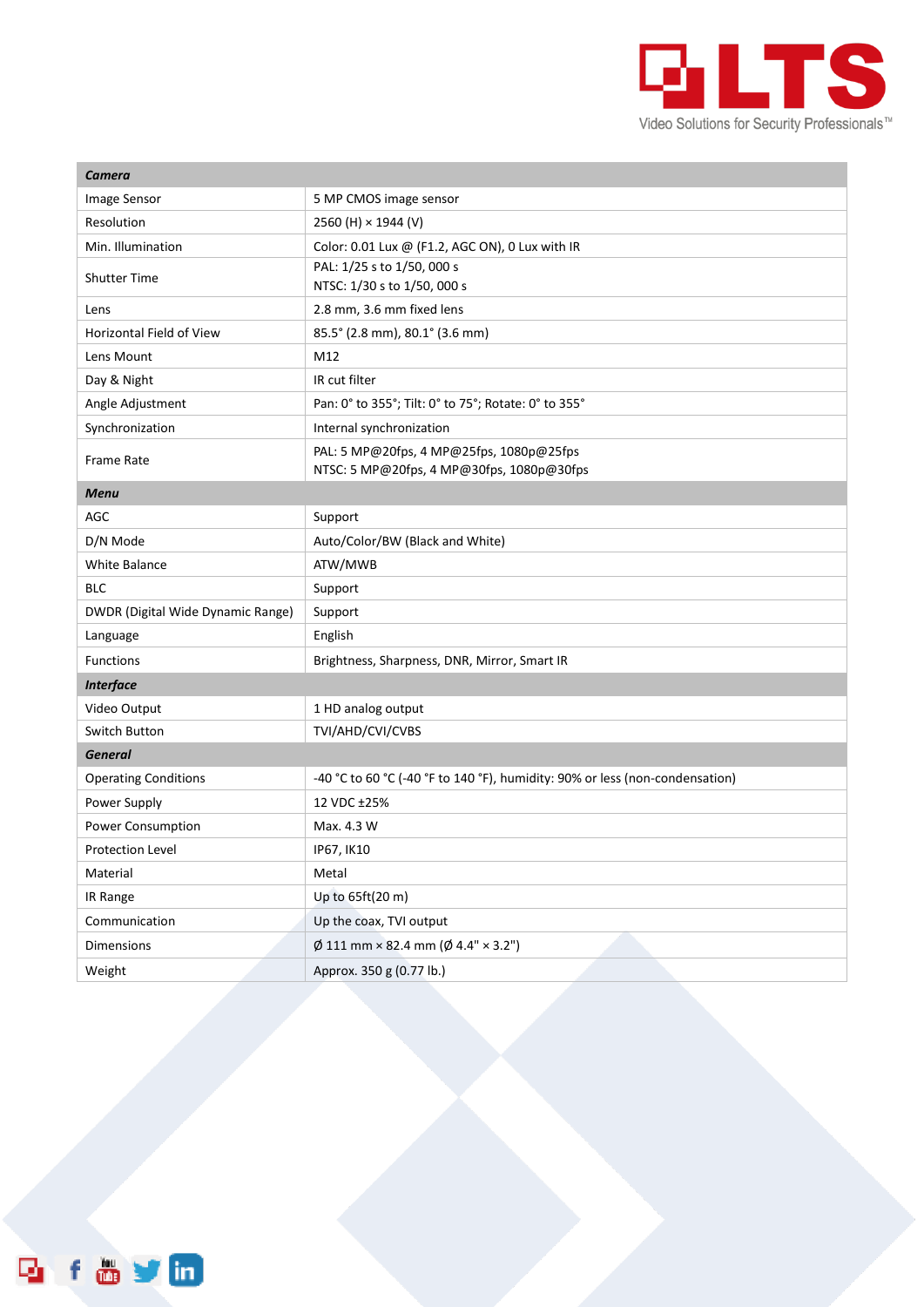

## **Dimension**



**Accessory**





LTB349 Inclined Ceiling Mount





LTB347 Junction Box



LTB376 Pendant Mount



Wall Mount





LTB348 Wall Mount



LTB378 Vertical Pole Mount (+LTB342-110)

© 2018 LT Security, Inc. All Rights Reserved. White papers, data sheets, quick start guides, and/or user manuals are for reference only and may or may not be entirely up to date or accurate based upon the version or models. Product names mentioned herein may be the unregistered and/or registered trademarks of their respective owners